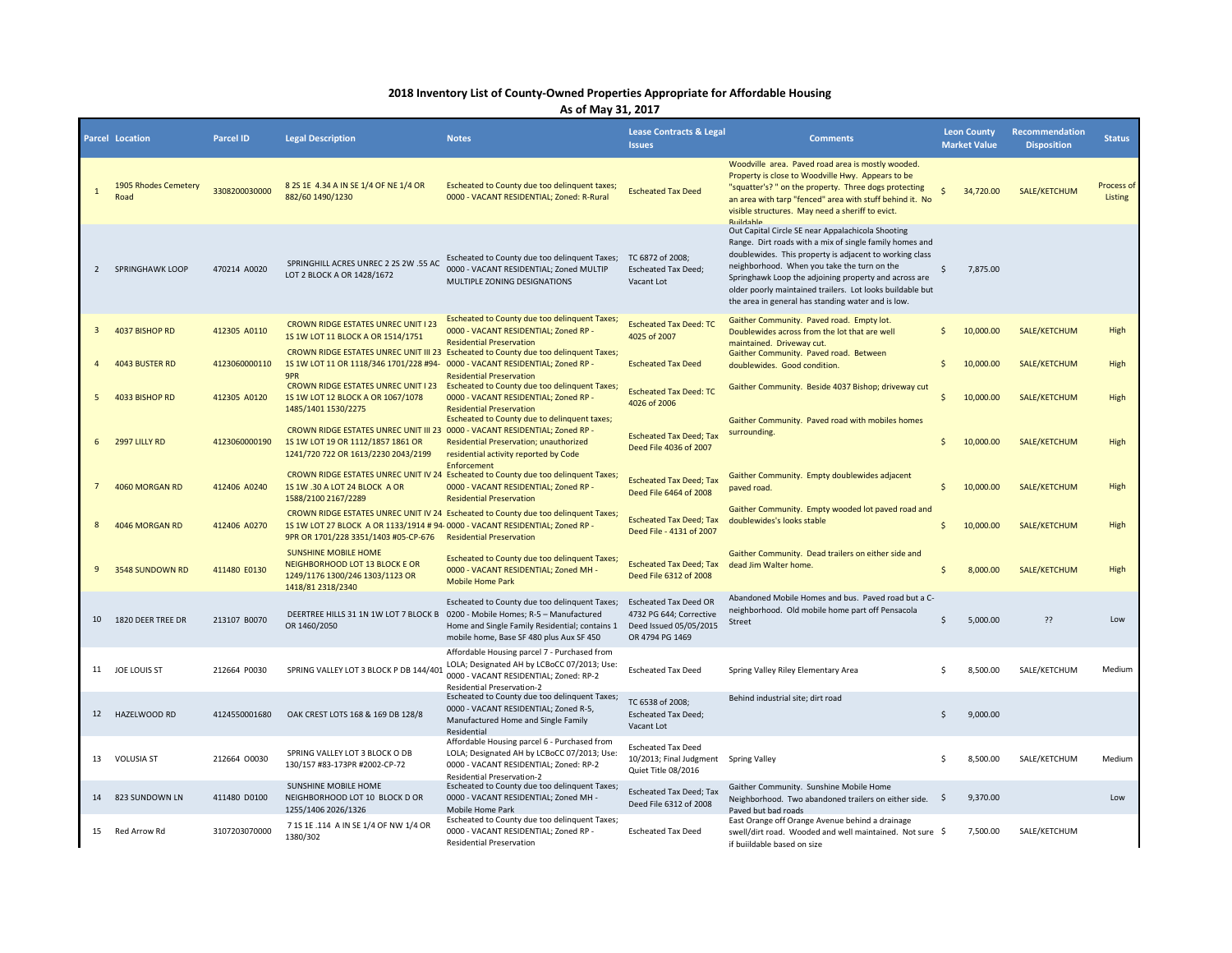| 16 | Flipper St & Palm Beach | 410127 00070  | BOND SOUTH LOT 7 BLOCK O DB 131/432<br>1768/2079                                                                                  | Escheated to County due too delinquent Taxes;<br>0000 - VACANT RESIDENTIAL; Zoned RP2 -<br><b>Residential Preservation2</b>                                                                                                                                                                                                                                 | <b>Escheated Tax Deed; Tax</b><br>Deed File 5495 of 2008     | Empty Corner Lot with Trees and paved street                                                                                                                                                                                                                                                                                                                                                                                                                                                                                                                                                                          |                    | 12,000.00 | SALE/KETCHUM | Medium |
|----|-------------------------|---------------|-----------------------------------------------------------------------------------------------------------------------------------|-------------------------------------------------------------------------------------------------------------------------------------------------------------------------------------------------------------------------------------------------------------------------------------------------------------------------------------------------------------|--------------------------------------------------------------|-----------------------------------------------------------------------------------------------------------------------------------------------------------------------------------------------------------------------------------------------------------------------------------------------------------------------------------------------------------------------------------------------------------------------------------------------------------------------------------------------------------------------------------------------------------------------------------------------------------------------|--------------------|-----------|--------------|--------|
| 17 | MOSS COVE LN            | 4124550000200 | OAK CREST LOTS 20 & 21 OR 880/64                                                                                                  | Escheated to County due too delinquent Taxes;<br>0000 - VACANT RESIDENTIAL; Zoned R-5 -<br>Manufactured Home and Single Family<br>Residential                                                                                                                                                                                                               | <b>Escheated Tax Deed; Tax</b><br>Deed File 6518 of 2008     | Mobile Home lots                                                                                                                                                                                                                                                                                                                                                                                                                                                                                                                                                                                                      | Ś                  | 3,000.00  | SALE/KETCHUM | Low    |
|    | 18 OAK CREST BLVD       | 4124550000540 | OAK CREST LOTS 54 55 DB 72/205                                                                                                    | Escheated to County due too delinquent Taxes;<br>0000 - VACANT RESIDENTIAL; Zoned R-5,<br>Manufactured Home and Single Family<br>Residential                                                                                                                                                                                                                | TC 6522 of 2008;<br><b>Escheated Tax Deed;</b><br>Vacant Lot | Woodville HWY inside Capital Circle; A group of lots are<br>behind an abandoned concrete plant and of of McNeil<br>about 3/4 mile form the highway. On some of the lots<br>or near by are abandoned cars, but overall appears to<br>be a stable neighborhood./ The lots are wooded and<br>appear to be on well and septic.                                                                                                                                                                                                                                                                                            | Ş                  | 1,500.00  |              | Low    |
| 19 | HAZELWOOD RD            | 4124550001310 | OAK CREST LOT 131 132 DB 105/234                                                                                                  | Escheated to County due too delinquent Taxes;<br>0000 - VACANT RESIDENTIAL; Zoned R-5,<br>Manufactured Home and Single Family<br>Residential                                                                                                                                                                                                                | TC 6536 of 2008;<br><b>Escheated Tax Deed;</b><br>Vacant Lot | Woodville HWY inside Capital Circle; A group of lots are<br>behind an abandoned concrete plant and of of McNeil<br>about 3/4 mile from the highway. On some of the lots<br>or near by are abandoned cars, but overall appears to<br>be a stable neighborhood./ The lots are wooded and<br>appear to be on well and septic. Next to this ste are 2<br>lots for sale. Decent doublwides and new and old Jim<br>walter type homes. Actual sites all appear to be<br>wooded and either never built on or abandoned untis.<br>Not considered marginal from a safety perspecitve and<br>probably everyone knows each other. | s                  | 3,000.00  | SALE/KETCHUM |        |
|    | 20 5667 CARIBOU LN      | 213107 A0060  | DEERTREE HILLS 31 1N 1W LOT 6<br>BLOCK A OR 751/195 924/823                                                                       | Escheated to County due too delinquent Taxes;<br>0200 - Mobile Homes; R-5 - Manufactured<br>Home and Single Family Residential                                                                                                                                                                                                                              | <b>Escheated Tax Deed</b>                                    | Off HWY 20 just past Capital Circle. Mobile Home part<br>80"s stylle; cul de sac and is a corner tucked between<br>trailers. Abandoned unit next door. ISSUE WITH HOA                                                                                                                                                                                                                                                                                                                                                                                                                                                 | $\mathsf{\hat{S}}$ | 5,000.00  | ??           | Low    |
|    | 21 209 OAK CREST BLVD   | 4124550000640 | OAK CREST LOTS 168 & 169 DB 128/8                                                                                                 | Escheated to County due too delinquent Taxes;<br>0000 - VACANT RESIDENTIAL; Zoned R-5,<br>Manufactured Home and Single Family<br>Residential                                                                                                                                                                                                                | TC 6524 of 2008;<br><b>Escheated Tax Deed;</b><br>Vacant Lot | Woodville HWY inside Capital Circle; A group of lots are<br>behind an abandoned concrete plant and of of McNeil<br>about 3/4 mile form the highway. On some of the lots<br>or near by are abandoned cars, but overall appears to<br>be a stable neighborhood./ The lots are wooded and<br>appear to be on well and septic.                                                                                                                                                                                                                                                                                            | \$                 | 1,500.00  |              |        |
|    | 22 Lester Hackley Rd    | 1116200930000 |                                                                                                                                   | Affordable Housing parcel 2 - Purchased off of<br>LOLA - Questionable Ingress & Egress from a<br>16 1N 1E 1.00 A IN NW 1/4 OF NE 1/4 DB public ROW; Designated AH by LCBoCC 07/2013; Questionable Ingress &<br>252/146 OR 44/541 1577/40 OR 1634/1768 Use: 0000 - VACANT RESIDENTIAL; Zoned: R-3<br>Single Detached, Attached and Two Family<br>Residential | Escheated Tax Deed -<br>Egress from a public ROW             | Off Lonnbladh but no ingress or egress                                                                                                                                                                                                                                                                                                                                                                                                                                                                                                                                                                                | Ś.                 | 20,000.00 |              | Low    |
| 23 | OAK CREST BLVD          | 4124550000750 | OAK CREST LOT 75 DB 118/111 207/351<br>PR# 4476 OR 2709/975 PR# 76-172 PR#<br>6675 PR# 89-105 (WILL) OPR 191/404 PR#<br>$77 - 46$ | 03/2013-Escheated due too delinquent taxes;<br>Undevelopable due to size and being located in a<br>subdivision w/o County or City maintained<br>roads; Designated AH by LCBoCC 07/2013; Use:<br>0000 - VACANT RESID; Zoned: R-5 Manufactured<br>Home & Single Family Residential                                                                            | <b>Escheated Tax Deed; TC</b><br>4857 of 2001                | Woodville HWY inside Capital Circle; A group of lots are<br>behind an abandoned concrete plant and of of McNeil<br>about 3/4 mile form the highway. On some of the lots<br>or near by are abandoned cars, but overall appears to<br>be a stable neighborhood./ The lots are wooded and<br>appear to be on well and septic.                                                                                                                                                                                                                                                                                            |                    |           |              | Low    |
|    | 24 7234 Dykes Rd        | 3208510000130 | PARKWAY HEIGHTS LOT 13 OR 1221/72                                                                                                 | Declared Surplus at LCBoCC meeting on<br>01/29/2013; Use: 8000 - VACANT<br>GOVERNMENTAL; Zoned: R-1 Single Family<br>Detached                                                                                                                                                                                                                               | Certificate of Title - Code<br>Enforcement foreclosure       | Vacant Property                                                                                                                                                                                                                                                                                                                                                                                                                                                                                                                                                                                                       |                    |           | SOLD         |        |
| 25 | OAK CREST BLVD          | 4124550000760 | OAK CREST LOT 76 DB 207/351 1412/1059                                                                                             | 03/2013-Escheated due too delinquent taxes;<br>Undevelopable due to size and being located in a<br>subdivision w/o County or City maintained<br>roads; Designated AH by LCBoCC 07/2013; Use:<br>0000 - VACANT RESID; Zoned: R-5 Manufactured<br>Home & Single Family Residential                                                                            | <b>Escheated Tax Deed: TC</b><br>4858 pf 2001                | Behind industrial site; dirt road                                                                                                                                                                                                                                                                                                                                                                                                                                                                                                                                                                                     | Ś                  | 3,000.00  | SALE/KETCHUM | Low    |
| 26 | HAZELWOOD RD            | 4124550001440 | OAK CREST LOT 144 DB 207/351                                                                                                      | 03/2013-Escheated due too delinquent taxes;<br>Undevelopable due to size and being located in a<br>subdivision w/o County or City maintained<br>roads; Designated AH by LCBoCC 07/2013; Use:<br>0000 - VACANT RESID; Zoned: R-5 Manufactured<br>Home & Single Family Residential                                                                            | <b>Escheated Tax Deed</b>                                    | Woodville HWY inside Capital Circle; A group of lots are<br>behind an abandoned concrete plant and of of McNeil<br>about 3/4 mile form the highway. On some of the lots<br>or near by are abandoned cars, but overall appears to<br>be a stable neighborhood./ The lots are wooded and<br>appear to be on well and septic.                                                                                                                                                                                                                                                                                            | \$                 | 1,500.00  | SALE/KETCHUM | medium |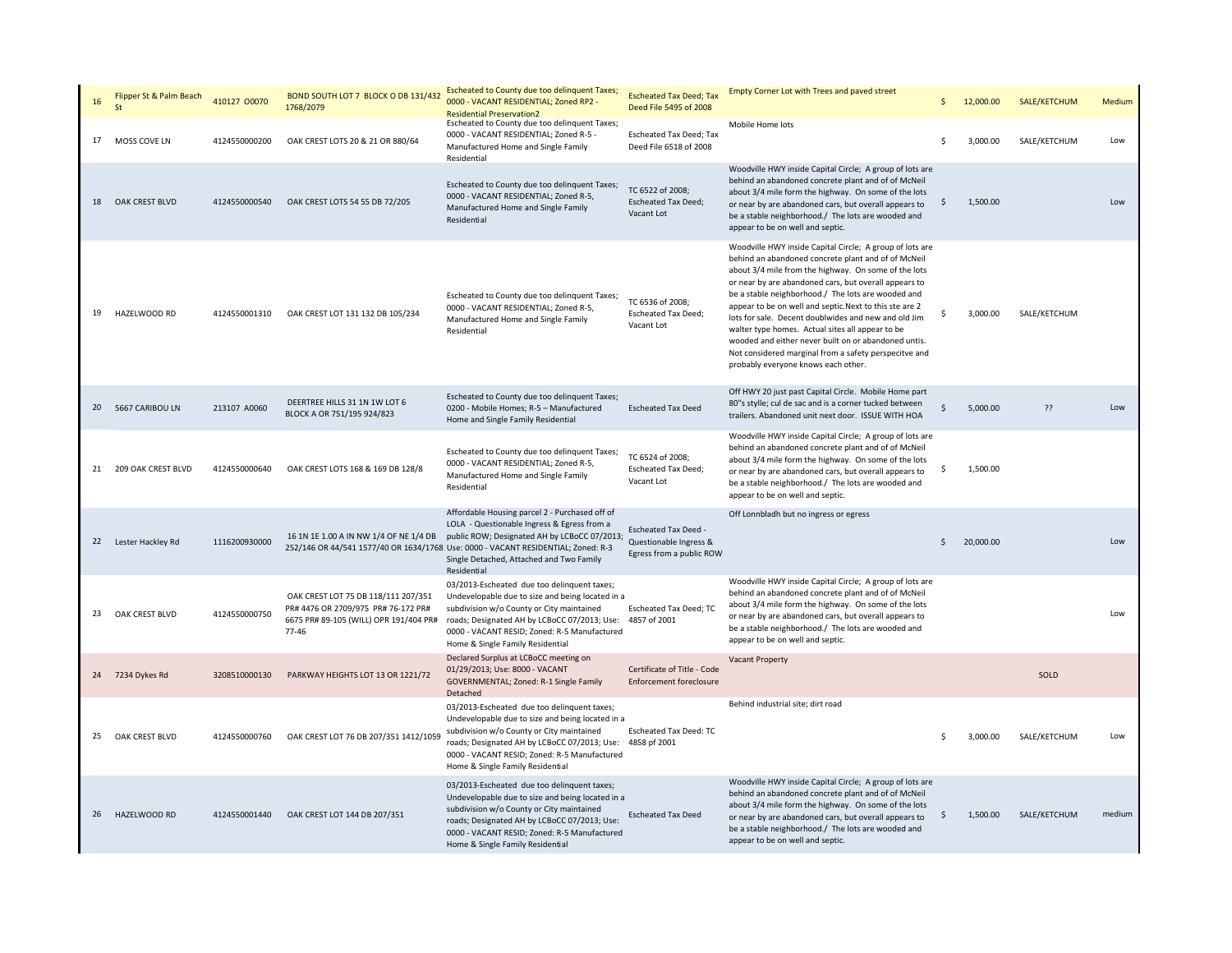|    | 27 851 FOOTMAN LN                    | 1225204150000 | 25 1N 2E 3.01 A IN E 1/2 OF E 1/2 OF SE<br>1/4 OR 962/2081 1969/1675                                                                              | Escheated to County due too delinquent Taxes;<br>0200 - MOBILE HOMES; Zoned R - Rural: contains<br>1 Mobile Home containing 854 base SF & 0 aux<br>SF                                                                                 | <b>Escheated Tax Deed</b><br>related to Tax Cert 628 of<br>2007  | Mobile Home                                                                                                                                                                                                 | Ś                  | 30,625.00   | SALE/KETCHUM                  |
|----|--------------------------------------|---------------|---------------------------------------------------------------------------------------------------------------------------------------------------|---------------------------------------------------------------------------------------------------------------------------------------------------------------------------------------------------------------------------------------|------------------------------------------------------------------|-------------------------------------------------------------------------------------------------------------------------------------------------------------------------------------------------------------|--------------------|-------------|-------------------------------|
|    | 28 10715 TEBO TRL                    | 3321206520000 | 21 25 1E 2 A IN E 1/2 OF SW 1/4 OR<br>876/312 1299/824                                                                                            | Escheated to County due too delinquent Taxes;<br>0100 - SINGLE FAMILY RESIDENTIAL; Zoned RP -<br>Residential Preservation: contains 1 residencial<br>home, 960 base SF + 96 aux SF                                                    | <b>Escheated Tax Deed</b><br>related to Tax Cert 6765<br>of 2010 | Woodville Area. Existing site built home, possible<br>rehab. Dirt road, fair condition. Overgrown lot,<br>downed tree from hurricane in yard. Mixed site built<br>and mobile home in area.                  | -\$                | 90,000.00   | SALE/KETCHUM                  |
| 29 | 12513 FOREST ACRES TRL 1307200430040 |               | 7 1N 3E 1.145 A IN SE 1/4 OF NE 1/4 OR<br>2220/1027 2234/1881 2306/246 OR<br>2306/248 2333/2020 2344/223                                          | Escheated to County due too delinquent Taxes;<br>0000 - VACANT RESIDENTIAL; Zoned R - Rural:                                                                                                                                          | <b>Escheated Tax Deed</b><br>related to Tax Cert 1404<br>of 2010 | Rural Eastern County Surrounded by newer mobile<br>homes. Three dirt roads to access. Roads not<br>maintained                                                                                               | \$                 | 11,450.00   | SALE/KETCHUM                  |
| 30 | 7344 POPLAR POINT DR 222515 A0160    |               | POPLAR RIDGE UNREC LOT 16<br>BLOCK A OR 1285/1599 1573/864<br>2296/504                                                                            | Escheated to County due too delinguent Taxes;<br>0700 - MISCELLANEOUS RESIDENTIAL; Zoned<br>MULTIP - MULTIPLE ZONING DESIGNATIONS                                                                                                     | <b>Escheated Tax Deed</b><br>related to Tax Cert 2538<br>of 2003 | Off of West Tennessee Street on a paved road.<br>Doublewides and single family home mix. Well mainted<br>and looks like 1/4 acre lots. Flat empty lot buildable.                                            | $\dot{\mathsf{s}}$ | 15,890.00   | PARTNERSHIP                   |
|    | 31 9740 HERON ST                     | 4615140000140 | SPRING DRIVE ESTATES UNRECORDED LOT<br>14 OR 1394/516 1788/1899 2206/864 OR<br>2220/1662                                                          | Escheated to County due too delinquent Taxes;<br>0200 - MOBILE HOMES; Zoned UF, Urban Fringe                                                                                                                                          | <b>Escheated Tax Deed</b><br>related to Tax Cert 7472<br>of 2009 | Woodville area. Spring drive Estates. Nice lot, old<br>mobile home on the lot needs to be removed. Dirt<br>road, mobile home community, Properties well<br>maintained.                                      | Ŝ.                 | 11,484.00   | ??                            |
|    | 32 767 GOSHAWK WAY                   | 4124206050000 | 24 15 1W .55 A IN SE 1/4 OF SW 1/4 OR<br>507/242                                                                                                  | Escheated to County due too delinquent Taxes;<br>0200 - MOBILE HOMES; Zoned M-1 - Light<br>Industrial: contains 1 mobile home, 720 base SF<br>$+116$ aux SF                                                                           | <b>Escheated Tax Deed</b><br>related to Tax Cert 7071<br>of 2009 | Off Crawfordville HWY inside Capital Circle. Powerline<br>runs along access road. Roads not maintained. Behind<br>Commercial buildings. Dirt roads access and old mobile \$<br>homes needs to be removed.   |                    | 24,773.00   | ??                            |
| 33 | <b>BLOUNTSTOWN HWY</b>               | 4308206850000 | 8 1S 3W .47 AC IN NE 1/4 OF SW 1/4 OR<br>1637/1620 1838/2289                                                                                      | Escheated to County due too delinquent Taxes;<br>0000 - VACANT RESIDENTIAL; Zoned LT - Lake<br>Talquin Recreational Urban Fringe Protection                                                                                           | <b>Escheated Tax Deed; Tax</b><br>Deed File 6650 of 2008         | Good property just a long way from town. On the<br>the highway overgrown                                                                                                                                    | \$                 | 15,000.00   | SALE/KETCHUM                  |
|    | 34 TAND TRD                          | 331781 A0004  | WIGGINS ADDITION EAST E 200 FT OF S<br>1/2 OF LOT A OR 164/88                                                                                     | Escheated to County due too delinquent Taxes; Escheated Tax Deed<br>0000 - VACANT RESIDENTIAL; Zoned RP-1, Single related to Tax Cert 5760<br><b>Family Detached Residential</b>                                                      | of 2009                                                          | Old Woodville Road and T & T Lane. Woodville;<br>nice wooded lots, downtown near church, schools, \$<br>and businesses.                                                                                     |                    |             | 6,000.00 SALE/PARTNERSHIP     |
| 35 | OLD WOODVILLE RD                     | 331781 A0003  | WIGGINS ADDITION EAST W 289 FT OF S<br>1/2 OF LOT A OR 294/471                                                                                    | Escheated to County due too delinquent Taxes;<br>0000 - VACANT RESIDENTIAL; Zoned RP-1, Single<br><b>Family Detached Residential</b>                                                                                                  | <b>Escheated Tax Deed</b><br>related to Tax Cert 5759<br>of 2009 | Old Woodville Road and T & T Lane. Woodville:<br>nice wooded lots, downtown near church, schools, \$<br>and businesses.                                                                                     |                    |             | 12,000.00 SALE/PARTNERSHIP    |
|    | 36 4704 ORCHID DR                    | 412330 F0110  | <b>BLOCK F OR 1810/855</b>                                                                                                                        | Escheated to County due too delinquent Taxes;<br>CAPITAL CITY ESTATE UNIT 3 LOTS 11 & 12 0100 - SINGLE FAMILY RESIDENTIAL; Zoned RP -<br>Residential Preservation; contains 1 SINGLE<br>FAMILY RESIDENCE, 803 base SF plus 266 Aux SF | Escheated Tax Deed; TC<br>6423 of 2008                           | Smaller older home on corner lot. Portion of the<br>roof covered by tarp; condition of the interior<br>unknown. Not a likely candidate for rehab.<br>Wooded corner lot surrounded by decent older<br>homes. |                    |             | \$ 34,279.00 SALE/PARTNERSHIP |
|    | 4006 MORGAN RD                       | 412406 A0370  | <b>CROWN RIDGE ESTATES UNREC UNIT IV 2</b><br>1S 1W .33 A LOT 37 BLOCK A OR<br>1359/1091                                                          | Escheated to County due too delinquent Taxes;<br>0200 - MOBILE HOMES; Zoned RP - Residential<br>Preservation; contains 1 mobile home, 960 base 8335 of 2010<br><b>SF</b>                                                              | <b>Escheated Tax Deed; TC</b>                                    | Cul-de-sac lot with old mobile home to be<br>removed. Surrounded by poorly maintained<br>properties.                                                                                                        | \$                 | 17,256.00   | SALE/KETCHUM                  |
| 38 | <b>407 SHORELINE DR</b>              | 311880 H0120  | LAKEWOOD UNIT 5 LOT 12 BLOCK H OR<br>938/1561 2001/1294 2358/508                                                                                  | Escheated to County due too delinquent Taxes;<br>0000 - VACANT RESIDENTIAL; Zoned RP-2, Single related to Tax Cert 5375<br><b>Family Detached Residential</b>                                                                         | <b>Escheated Tax Deed</b><br>of 2009                             | Woodville area. Nice high vacant wooded lot.<br>Older established neighborhood majority of homes \$12,000.00 SALE/PARTNERSHIP<br>are modular type.                                                          |                    |             |                               |
| 39 | 5017 DUST BOWL LN                    | 4123207000000 | 23 1S 1W .267 AC IN N 1/2 OF N 1/2 OF NE 0200 - MOBILE HOMES; Zoned R-5 -<br>1/4 LOT 7 PER DEED & UNREC SURVEY OR<br>1417/627 1927/1365 2363/2363 | Escheated to County due too delinquent Taxes;<br>Manufactured Home and Single Family<br>Residential: contains 1 MH - Mobile Home, 960<br>base SF + 0 aux SF                                                                           | <b>Escheated Tax Deed</b><br>related to Tax Cert 7004<br>of 2009 | Decent corner lot, older mobile home to be<br>removed. Update the County removed abandoned<br>property.                                                                                                     | \$                 | 12,818.00   | SALE/KETCHUM                  |
| 40 | 2993 LILLY RD                        | 4123060000180 | CROWN RIDGE ESTATES UNREC UNIT III 23 Use; 0200 - MOBILE HOMES Zoned; RP<br>1S 1W LOT 18 OR 1112/1895 1539/1916<br>1613/2227 OR 1995/1717         | Escheated to County due to delinquent Taxes -<br>Residential Preservation Contains a Mobile<br>Home containing 732 base SF & 0 aux SF - Drive-<br>by indicates that it maybe occupied                                                 | <b>Escheated Tax Deed; Tax</b><br>Deed File 4035 pf 2007         | Decent lot and area. Old mobile home and an<br>abandoned auto both need to be removed.<br>Update the County removed the abandoned<br>property.                                                              |                    | \$11,217.00 | SALE/KETCHUM                  |
|    | 41 1017 DOVER ST                     | 2126204960000 | 26 1N 1W .24 A IN SW 1/4 OF SE 1/4 DB<br>62/495 144/287 OR 581/464 legal6                                                                         | Escheated to County due too delinquent Taxes;<br>0000 - VACANT RESIDENTIAL; Zoned RP2 -<br><b>Residential Preservation</b>                                                                                                            | <b>Escheated Tax Deed; Tax</b><br>Deed File 2994 of 2009         | Near Campus off North Woodward. Nice vacant<br>lot, single family homes                                                                                                                                     | \$                 |             | 14,875.00 SALE/PARTNERSHIP    |
| 42 | 1506 CROWN RIDGE RD 411404 A0080     |               | CROWN RIDGE ESTATES UNIT V UNREC 1<br>1S 1W LOT 8 BLOCK A OR 1145/700<br>1753/1888                                                                | Escheated to County due too delinquent Taxes;<br>0200 - MOBILE HOMES; Zoned RP - Residential<br>Preservation: contains 1 mobile home, 1,288<br>base SF                                                                                | <b>Escheated Tax Deed; TC</b><br>3716 of 2006                    | Corner lot in decent area with old mobile home<br>that needs to be removed. Update County has<br>removed abandoned property.                                                                                |                    | \$10,553.00 | SALE/KETCHUM                  |